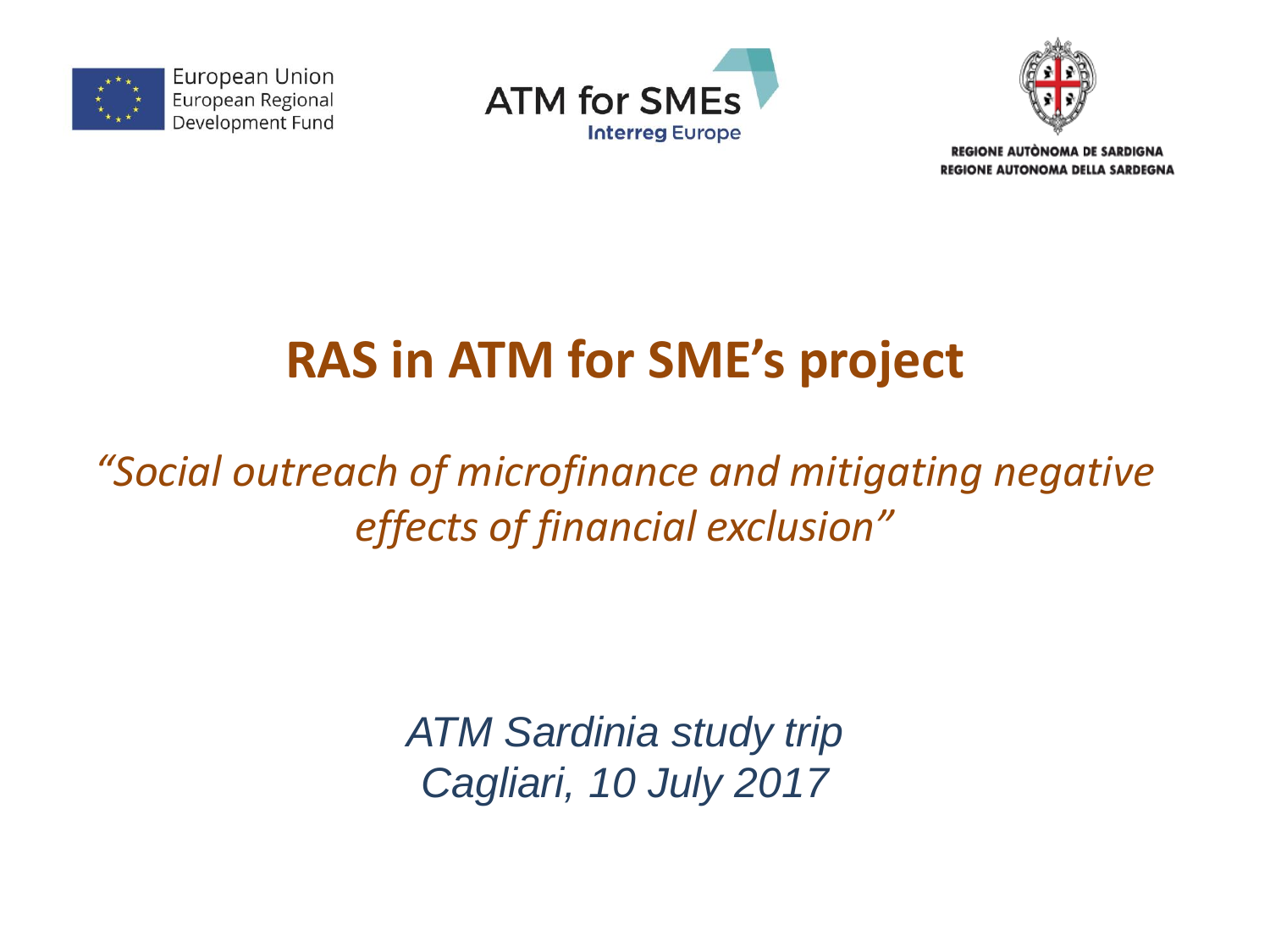





- $\triangleright$  Sardinia is an Italian administrative region (NUTS 2 according to EU classification)
- $\triangleright$  Total population: around 1.68 millions of inhabitants ( $\approx$  2,7% of total Italian polulation)
- Low population density: almost 69 inhab/km<sup>2</sup>
- $\triangleright$  Regular decrease of residents in last 8 years *negative forecast for the future: estimation of a further decline (19,47%) in 2065*
- GDP per capita: 72% of EU average
- $\triangleright$  Unemployment rate: 17,4% (11,9% in Italy, 9,4% EU average)
- $\triangleright$  Population at risk of poverty or social exclusion: 36,6% (23,7% EU average)

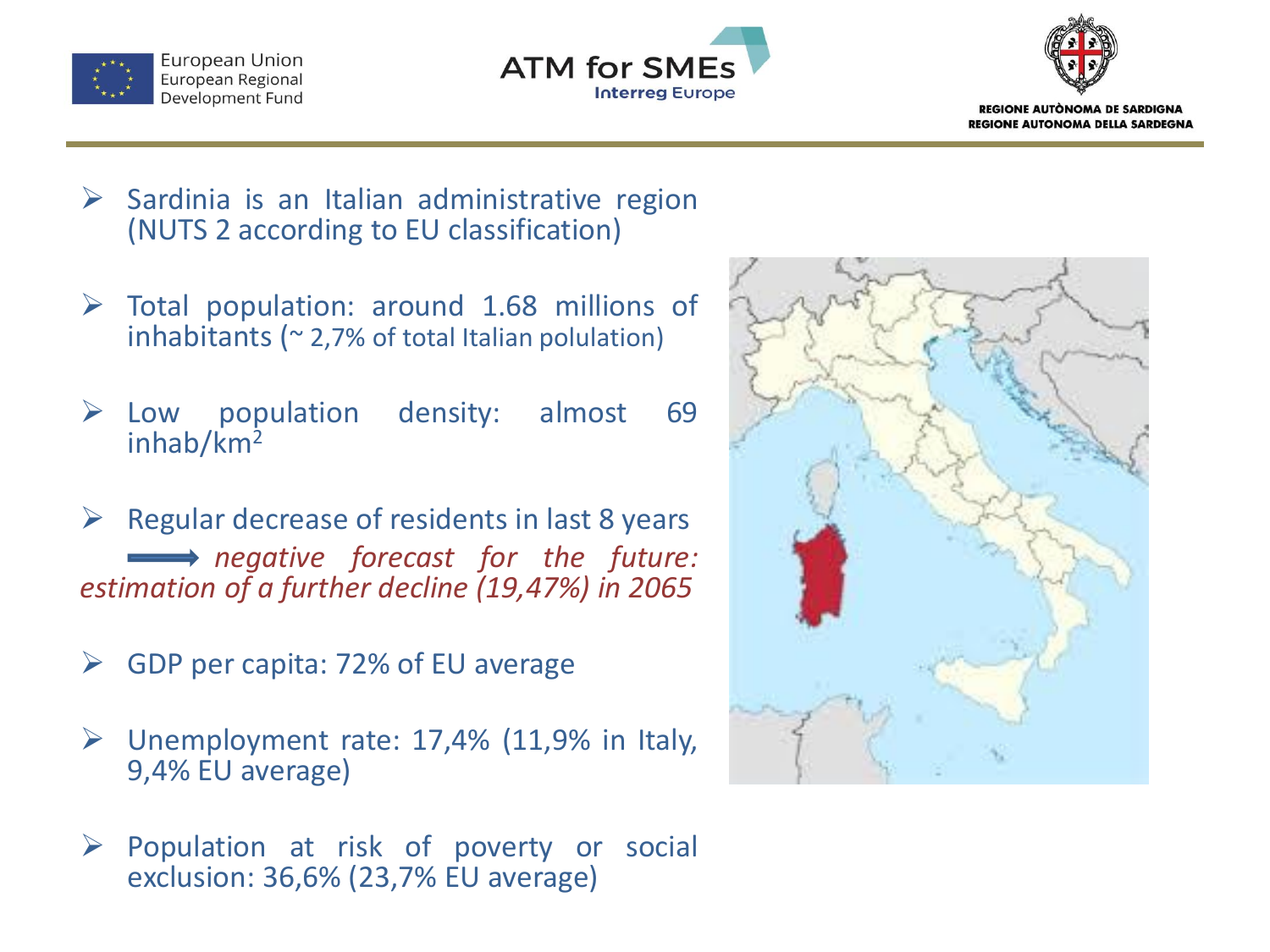





#### **Regional economic context**

- *Regional economic situation mirrors global performance: slow and vulnerable growth (still exposed to the potential negative risks arising from financial market trends, geopolitical pressures and demographic change)*
- *Business environment: 97% micro-enterprises (less than 10 employees): average of 2,8 employee*
- *23,5% of enterprises in the agricultural sector: this confirms the strong agricultural vocation of the region, even if its contribution to valued added remains low (around 5%)*
- *Doing business is very difficult: credit crunch, high level of business mortality and lack of innovation*

Main economic sectors experiencing positive growth (even though still limited):

- Industrial sector (especially agro-food segment due to external demand)
- International trade (increased by 3,2% in 2015)
- Construction: recent positive stabilization after years of decline
- Services (notably tourism and transports)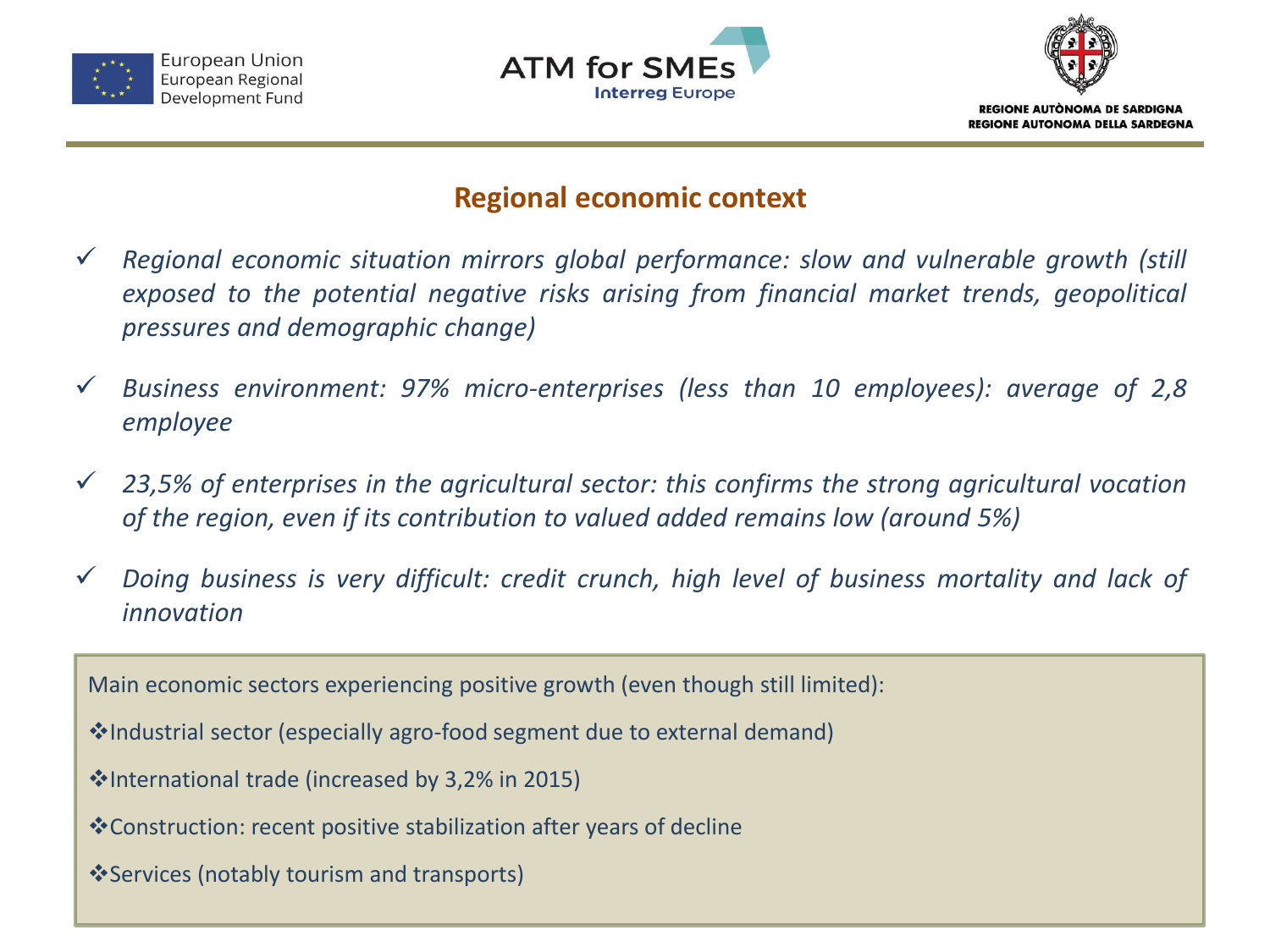





#### **Financial services in the Sardinia Region**

- Marked downsizing of local banking network between 2008-2105: decrease mainly due to major banks which have reduced the number of operational branches in Sardinia
- ◆ Modest level of bank services: 2,7 units/km<sup>2,</sup> lower than Italian average (9,9 units/km<sup>2</sup>) and also in comparison to other southern regions (5,2 units/km<sup>2</sup>)
- $\cdot$  Positive trends in bank loans in the recent years, but mainly limited to companies in industry and services
- Uncertain economic outlook, high risk of insolvency of several applicants and difficulties in assessing the solidity of each debtor have generated adverse selection procedure and restrictive funding policies
- Main difficulties in credit access: excessive collaterals, high interest rates and long procedures

*The growing awareness of the existence of a wide category of «unbankable» individuals has led to the development of new channels for financial services, as alternative to traditional banking credit*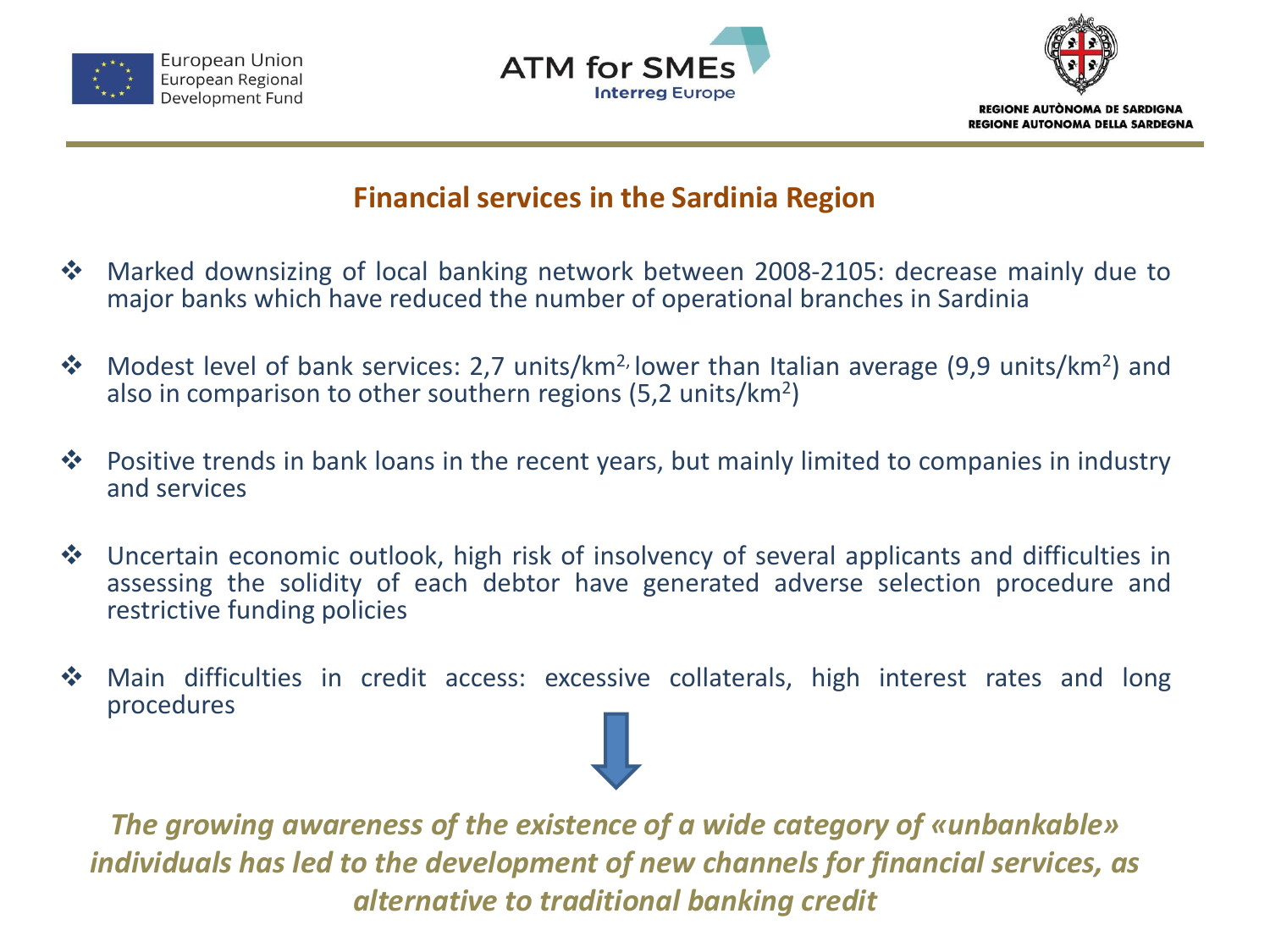





## **Microfinance legislative framework in Italy**

**The Italian Government has introduced specific rules for microcredit provision in 2010, then further implemented in 2014:**

#### Main charateristics:

- $\triangleright$  Microcredit for entrepreneurial activities: applicable to individuals and specif categories of companies (e.g. cooperatives); ceiling of 25.000 € per beneficiary, maximum duration 7 years
- $\triangleright$  Microcredit aiming at promoting social and financial inclusion: applicable to specific individuals, ceiling of 10.000  $\epsilon$  per beneficiary, maximum duration 5 years
- $\triangleright$  No collaterals
- $\triangleright$  Eligible expenditure: purchase of good and services, including insurance policies, salaries, training costs
- $\triangleright$  Support services (e.g. project idea development, marketing advisory)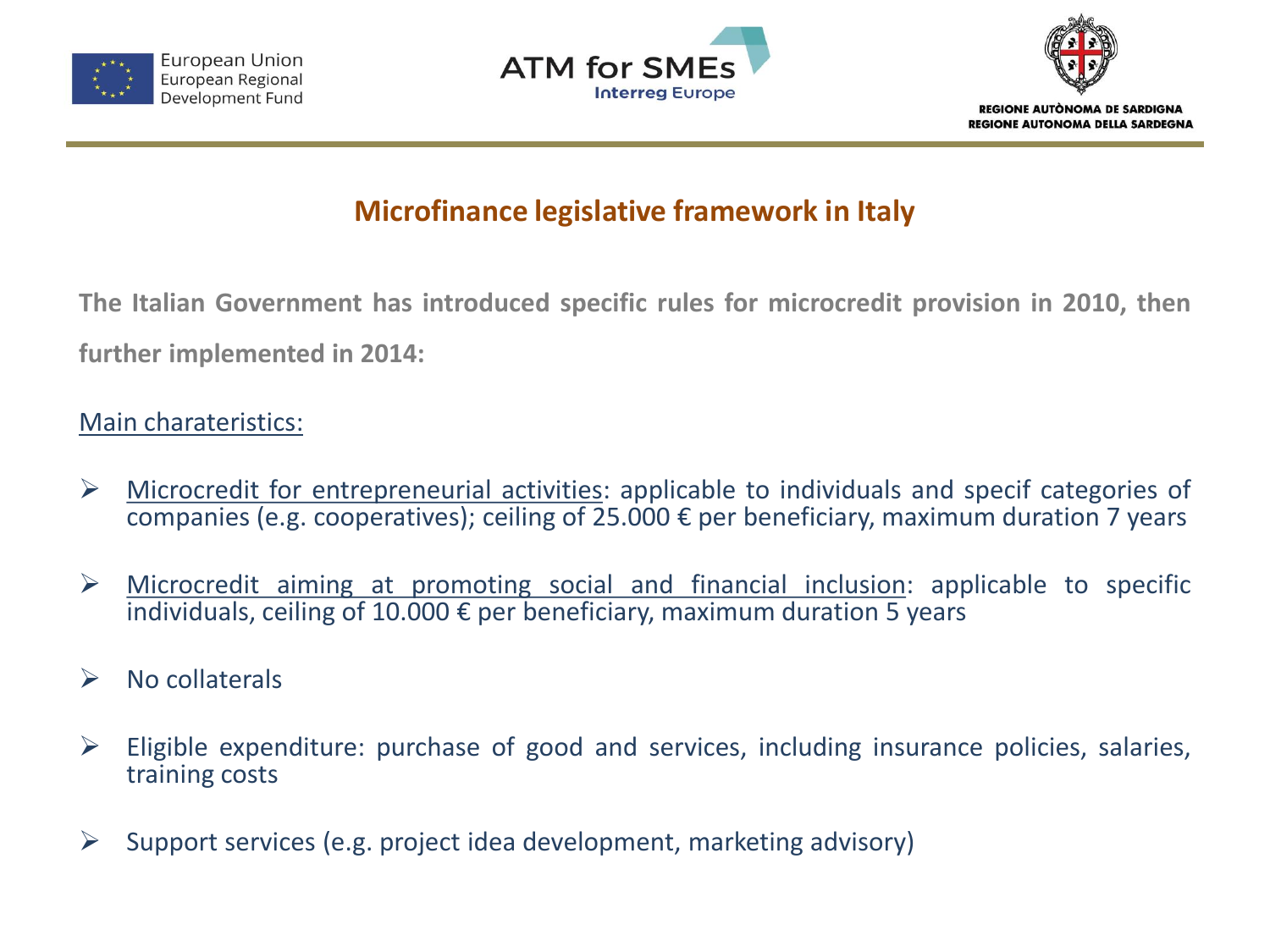





#### **Microfinance providers in Sardinia**

- $\cdot$  Strong role for the public sector, like in other southern Italian Regions
- \* Specific committiment of the Sardinia regional government in the recent years (e.g. Microcredit Fund, financed under ESF Regional Operational Programme): loans and support services to local «unbankable» individuals/companies in order to fight social and financial exclusion
- ◆ The Sardinia regional government is actively committed in further developing its support to facilitate credit access by those individuals facing disadvantaged situations (such as women, jobseekers, NEETs)
- Other relevant funding schemes managed by local trade associations
- ◆ Religious providers, mainly the Italian Episcopal Conference and Caritas (e.g. the «Hope Loans» managed in partnership with the Italian Banking Association)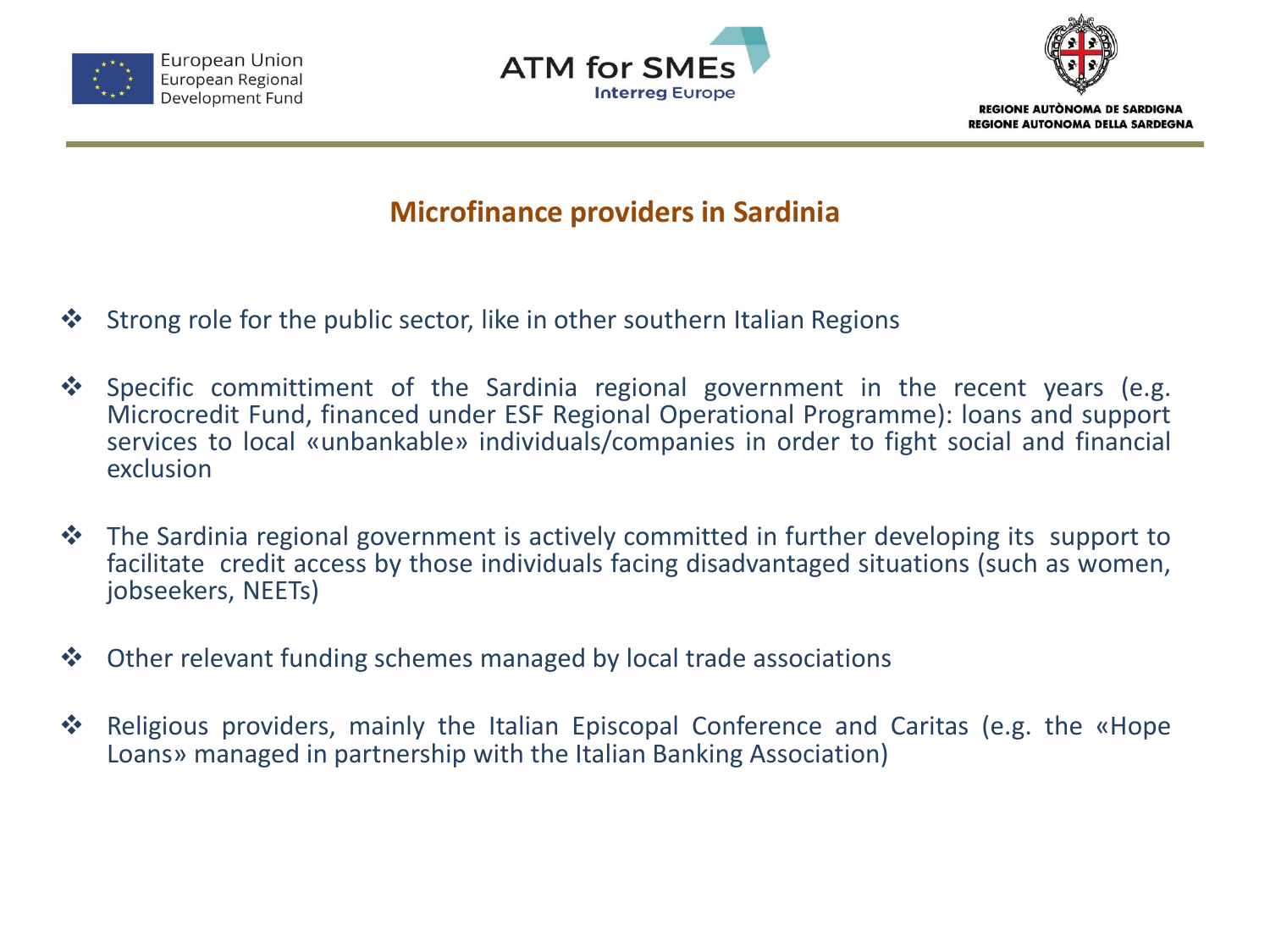





#### **RAS policy instrument in ATM for SME's project**

Sardinia ROP ERDF 2014/2010 Thematic priority « TO3 SME's competitiveness » Action 3.6.4 "Contributing to the development of venture capital funding market dedicated to start-up's in pre-seed, seed and early stage"

The resources dedicated amount to 15 million  $\epsilon$ .

The new project ideas will be inspired also by the interregional learning process planned in the framework of the project, and imported to be financed by the policy instrument accordingly. The joint implementation of the action plan and the projects included will improve the Action 3.6.4 by sharing similar experience with the project partners thus supporting better realisation of the indicators planned in the policy.

Useful suggestions expected, in order to:

- shaping a new methodology for monitoring or evaluating measures;
- improve the way thematic calls are organized (e.g. in the project, a report will be developed on the social outreach of microfinancing institutions) in order to measure the social impact of the actions;
- integrate resources from different funds in coordinated actions (ERDF ESF EAFRD).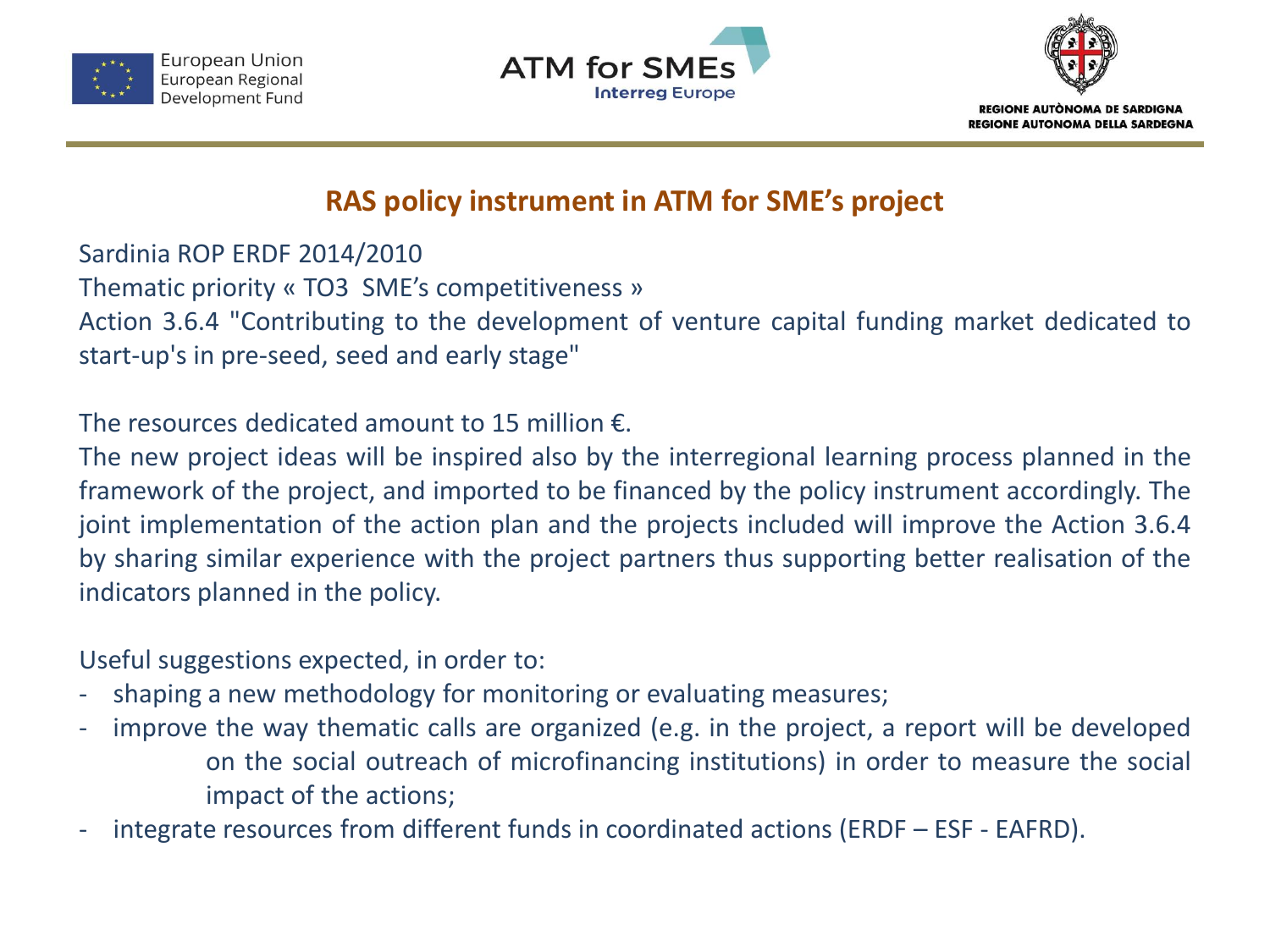





## **Good reasons for RAS to participate to ATM for SME's project**

-Previous positive experience in INTERREG project (DIFASS, INTERREG IVC 2007 -2013)

-Networking (both institutional and private actors)

-Exchange of experiences

- Tips, suggestions and proposals